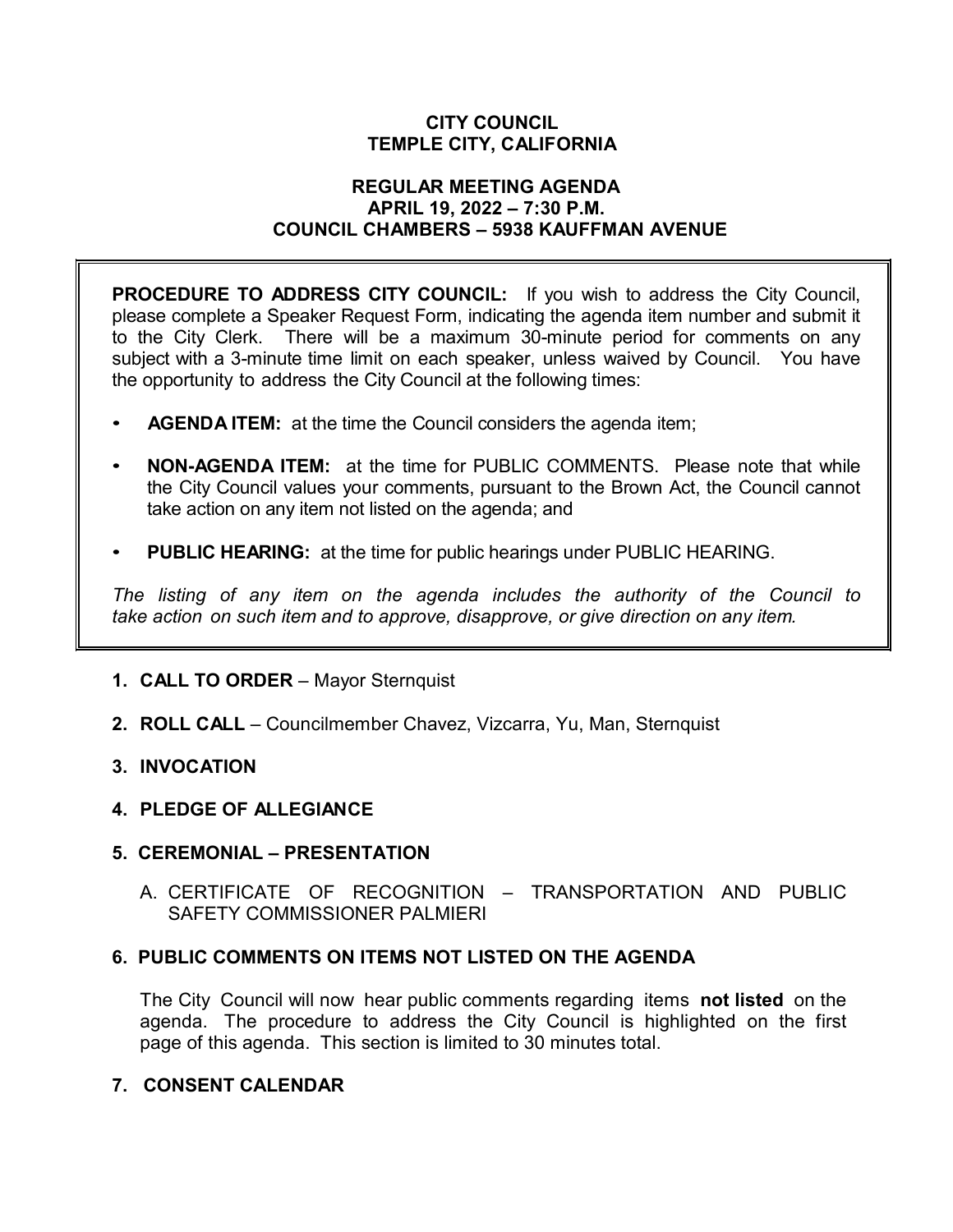City Council Agenda April 19, 2022 Page 2 of 5

> All Consent Calendar items may be approved in a single motion as recommended unless removed for further discussion. If members of the City Council or persons in the audience wish to discuss any matters listed on the Consent Calendar, please address them at this time.

Recommendation: Approve Items A through F per recommendations.

# A. APPROVAL OF MINUTES

The City Council is requested to review and approve:

- 1. [The Minutes of the Special City Council Meeting of March 30, 2022;](https://www.ci.temple-city.ca.us/DocumentCenter/View/17707/7A-1_CCM---2022-03-30-Sheriffs-Monthly) and
- 2. [The Minutes of the Regular City Council Meeting of April 5, 2022.](https://www.ci.temple-city.ca.us/DocumentCenter/View/17708/7A-2_CCM---2022-04-05)

Recommendation: Approve.

# B. [CO-SPONSORSHIP OF THE 2022 RELAY FOR LIFE OF TEMPLE CITY](https://www.ci.temple-city.ca.us/DocumentCenter/View/17709/7B_Relay-for-Life-Request-Staff-Report_v1-w-attachment)

The City Council is requested to approve the request from the American Cancer Society to co-sponsor the Relay for Life of Temple City.

Recommendation:

- 1. Approve a request from the American Cancer Society to co-sponsor the Relay for Life of Temple City at Temple City Park on November 5, 2022; and
- 2. Waive all fees and deposits associated with the installment of a promotional event street banner and use of Temple City Park, the Performing Arts Pavilion, and City Hall Community Room for event activities.

# C. [APPROVAL OF AN AGREEMENT WITH CLIFTONLARSONALLEN, LLC FOR](https://www.ci.temple-city.ca.us/DocumentCenter/View/17716/7C_Agreement-for-Audit-Services_Staff-Report-pk-comments-SP-Edits_V2-w-Attachment-B)  [PROFESSIONAL AUDIT SERVICES](https://www.ci.temple-city.ca.us/DocumentCenter/View/17716/7C_Agreement-for-Audit-Services_Staff-Report-pk-comments-SP-Edits_V2-w-Attachment-B)

The City Council is requested to approve a Professional Services Agreement with CliftonLarsonAllen, LLP for professional audit services.

Recommendation:

- 1. Approve the recommendation of staff with the concurrence of the Standing Audit Committee to enter into an agreement for professional audit services (Agreement) with CliftonLarsonAllen, LLP; and
- 2. Authorize the City Manager to sign and execute the Agreement.
- D. [FINAL SUBDIVISION MAP APPROVAL FOR PARCEL MAP NO. 74889, A FLAG](https://www.ci.temple-city.ca.us/DocumentCenter/View/17710/7D_Final-PM-74889-4922-Arden-Drive-_staff-report-sr-edits_pk)  [LOT SUBDIVISION AT 4922 ARDEN](https://www.ci.temple-city.ca.us/DocumentCenter/View/17710/7D_Final-PM-74889-4922-Arden-Drive-_staff-report-sr-edits_pk) DRIVE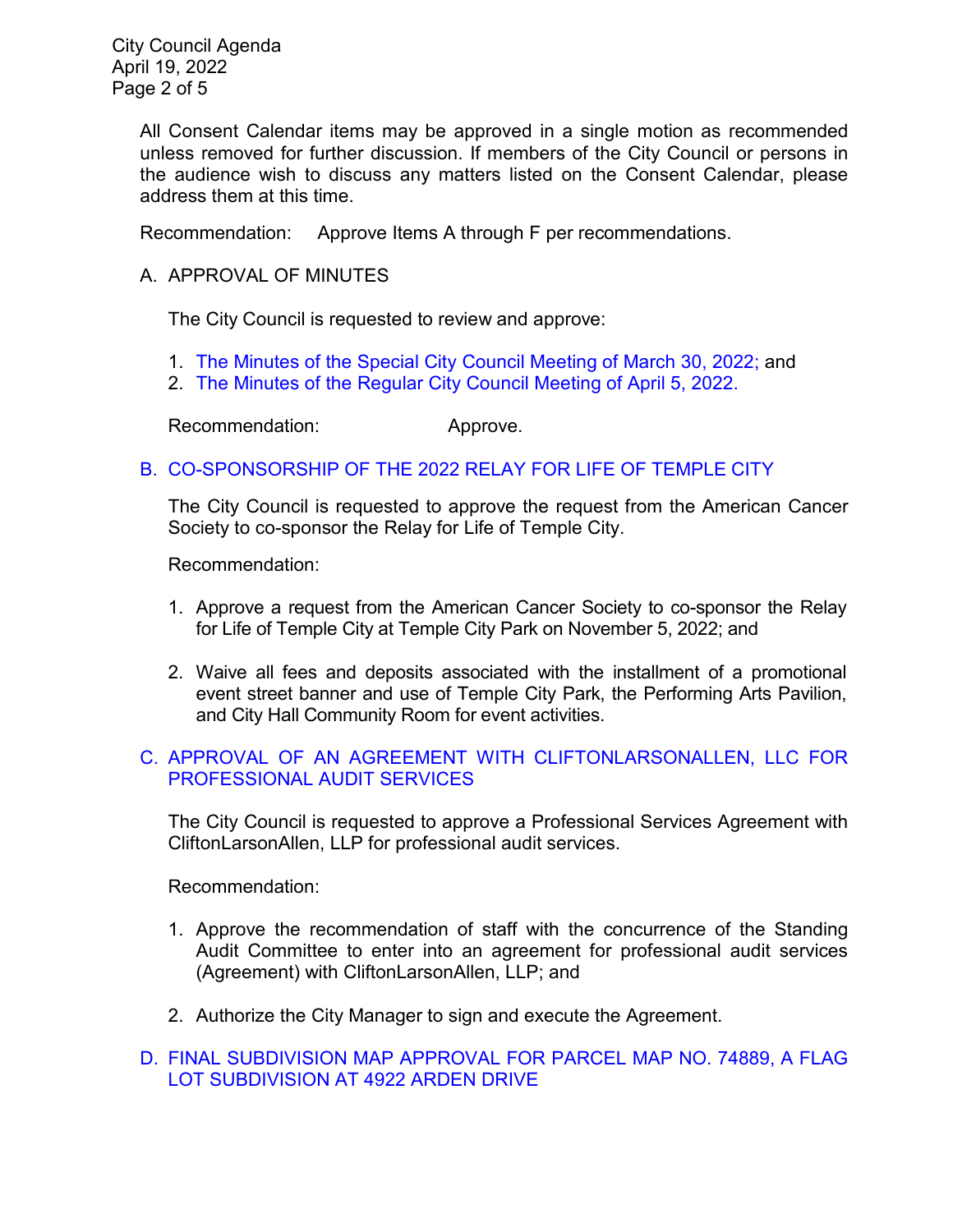City Council approval of the final map will allow the developer to obtain the building permits and start the construction of a new single-family house on each new parcel.

Recommendation:

- 1. Review and approve the final subdivision map for Parcel Map No. 74889; and
- 2. Authorize the City Clerk to certify Parcel Map No. 74889.

# E. [VISA CARD REPORT](https://www.ci.temple-city.ca.us/DocumentCenter/View/17711/7E_Visa-Card-Staff-Report)

The City Council is requested to review, receive and file the Visa Card Report.

Recommendation: Receive and file.

F. [ADOPTION OF RESOLUTION NO. 22-5590](https://www.ci.temple-city.ca.us/DocumentCenter/View/17712/7F_Reso-No-22-5590-41922---Warrants--Demands-FY-2021-2022-w-attachment) APPROVING PAYMENT OF BILLS [FOR FISCAL YEAR 2021-22](https://www.ci.temple-city.ca.us/DocumentCenter/View/17712/7F_Reso-No-22-5590-41922---Warrants--Demands-FY-2021-2022-w-attachment)

The City Council is requested to adopt Resolution No. 22-5590 authorizing the payment of bills.

Recommendation: Adopt Resolution No. 22-5590

- **8. PUBLIC HEARING** None
- **9. UNFINISHED BUSINESS** None
- **10. NEW BUSINESS**  None
- **11. UPDATE FROM CITY MANAGER**
- **12. UPDATE FROM CITY ATTORNEY**

# **13. COUNCIL REPORTS REGARDING AD HOC OR STANDING COMMITTEE MEETINGS**

- A. SCHOOL DISTRICT/CITY STANDING COMMITTEE (Councilmember Man and Councilmember Chavez) – Formed 1/3/2012
- B. LAS TUNAS DOWNTOWN REVITALIZATION STANDING COMMITTEE (Councilmember Chavez and Councilmember Yu) – Formed 2/18/2014
- C. FUTURE DEVELOPMENT OF CITY PROPERTIES STANDING COMMITTEE (Councilmember Yu and Councilmember Man) – Formed 2/18/2014
- D. AUDIT STANDING COMMITTEE (Councilmember Chavez and Councilmember Yu) – Formed 7/15/2014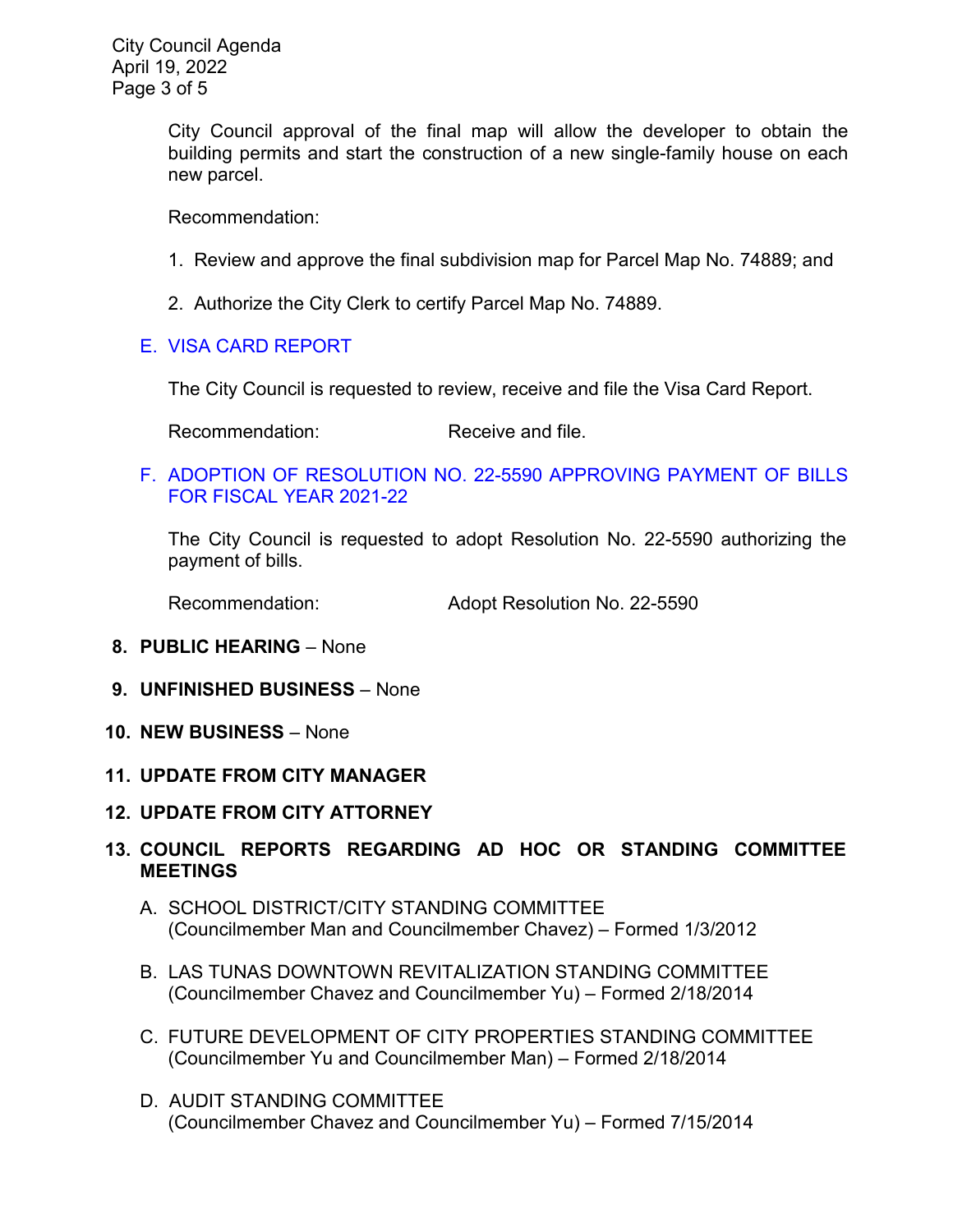City Council Agenda April 19, 2022 Page 4 of 5

- E. FACILITIES, PUBLIC WORKS, AND INFRASTRUCTURE STANDING COMMITTEE (Councilmember Yu and Councilmember Man) – Formed 4/4/2017
- F. PRIMROSE PARK ART ELEMENT AD HOC (Councilmember Vizcarra and Councilmember Yu) – Formed 5/19/20
- G. CITY BASED HOMELESS PLAN STANDING COMMITTEE (Councilmember Vizcarra and Mayor Sternquist) – Formed 3/16/21
- H. COMMISSIONER RECRUITMENT AD HOC (Mayor Pro Tem Man and Councilmember Vizcarra) – Form 3/15/22

### **14. COUNCIL ITEMS SEPARATE FROM THE CITY MANAGER'S REGULAR AGENDA**

- A. COUNCILMEMBER CHAVEZ
- B. COUNCILMEMBER VIZCARRA
- C. COUNCILMEMBER YU
- D. MAYOR PRO TEM MAN
- E. MAYOR STERNQUIST

### **15. ADDITIONAL PUBLIC COMMENTS ON ITEMS NOT LISTED ON THE AGENDA**

The City Council will now hear additional public comments regarding items not listed on the agenda. The procedure to address the City Council is highlighted on the first page of this agenda.

### **16. ADJOURNMENT**

| PARKS & RECREATION COMMISSION    | 7:30 P.M. APRIL 20, 2022 |
|----------------------------------|--------------------------|
| PLANNING COMMISSION              | 7:30 P.M. APRIL 26, 2022 |
| TRANSPORTATION AND PUBLIC SAFETY | 7:30 P.M. APRIL 27, 2022 |
| COMMISSION                       |                          |
| CITY COUNCIL                     | 7:30 P.M. MAY 3, 2022    |
|                                  |                          |

In compliance with the Americans with Disabilities Act, if you need special assistance to participate in this meeting, please contact the City Clerk at (626) 285-2171. Notification 72 hours prior to the meeting will enable the City to make reasonable arrangements to ensure accessibility to this meeting.